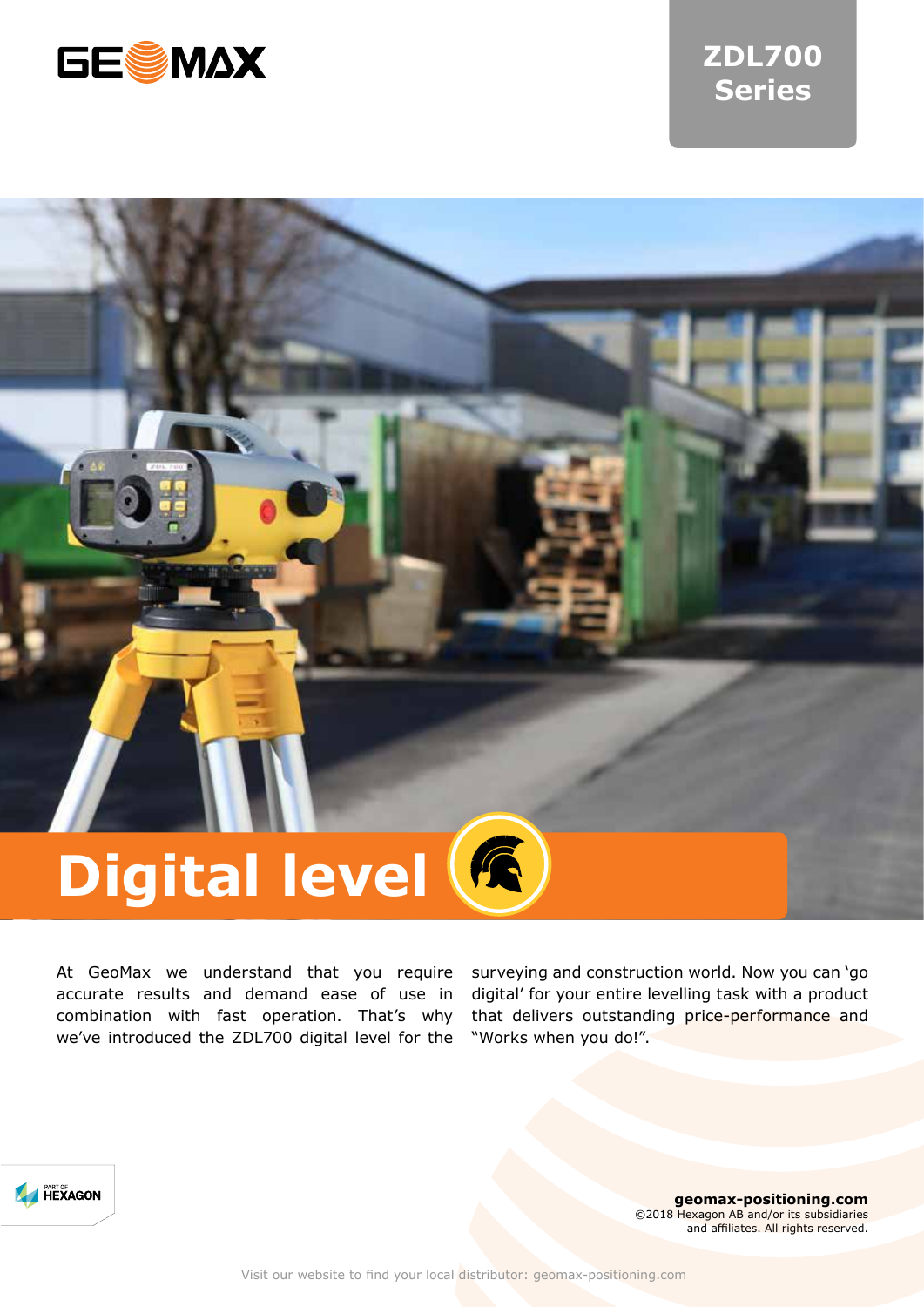# **Digital = Easy + Accurate + Fast**

GE<sub>1</sub>

350

## **QUICK, EASY & ERROR-FREE**

The super fast measurement speed of less than 3 sec. in combination with the simplicity of the one-push measure and store functionality provides faster, more economical workflow. Digital reading combined with internal memory make mis-readings and operator interpretation errors a thing of the past.

# **ACCURATE**

Extensive field tests verify the excellent accuracy of the ZDL700 of 0.7 mm for 1 km double-run level. This makes the ZDL700 an ideal level not only for high order levelling but also deformation measurements and precise surveying, as well as general construction.

# **LEAVE THE CALCULATOR IN YOUR POCKET**

The onboard adjustment program, height difference calculation, inverse staff measuring mode, in combination with various measuring configurations enable you to execute all calculation with the ZDL700. Based on digital readings and automated calculation, never again will time consuming use of a calculator slow you down.

# **LARGE INTERNAL MEMORY**

To further enhance your levelling, memory for up to 2'000 points is integrated in the ZDL700. Features like the ability to switch between manual and automatic point numbering increase not only your flexibility but also allow you to document your work on the fly.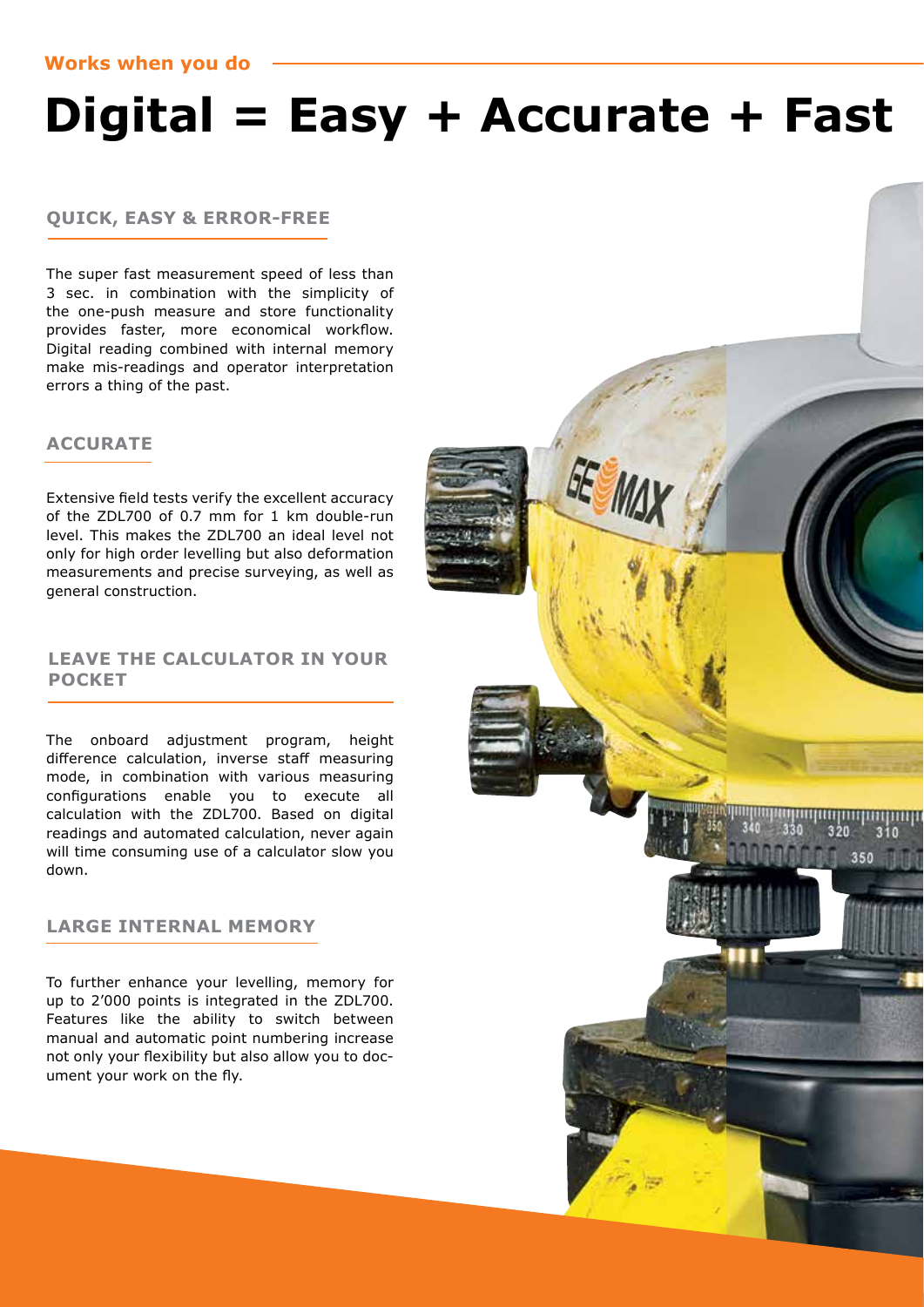## **SHOCK AND WATER RESISTANT STRUCTURE**

With the design criteria, "Works when you do!" GeoMax products are built to withstand all environmental conditions. The ZDL700 conforms with IP55 (IEC 60529) and is protected against jets of water from all directions. GeoMax's patented shock-resistant pendulum magnetic damped compensator ensures durability and precision. The ZDL700 is built to withstand all environmental conditions, GeoMax "Works when you do!".

# **BUILT FOR ALL CONDITIONS**

The high quality optical system of the ZDL700 in combination with its proven algorithms ensures operation in all conditions, including low light and bright sunshine. Even in complete darkness, a small flashlight is all you need to continue accurate measurement. Whether working indoor, outdoor or in a tunnel the ZDL700 "Works when you do!".

# **SEAMLESS DATAFLOW**

290

280

300

The data recorded on the jobsite can be simply downloaded by connecting the ZDL700 with a PC or laptop. Seamless dataflow from field to finish is guaranteed. In addition, external data collectors or PDAs provide you with an additional degree of flexibility for downloading or processing your measurements on-line.